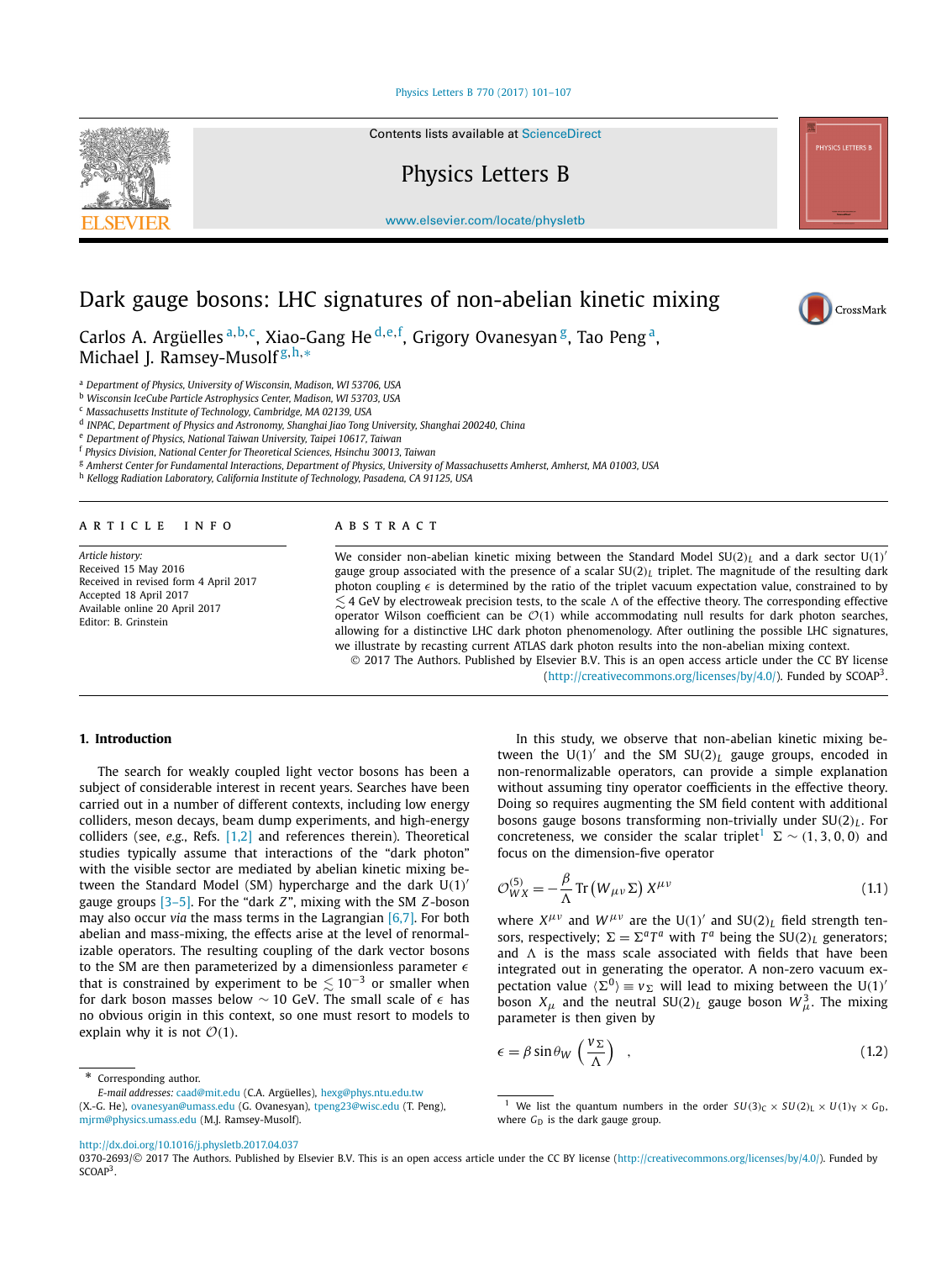where  $\theta_W$  is the weak mixing angle. For non-vanishing mixing parameter,  $X_{\mu}$  inherits all couplings of the photon to SM fermions but rescaled by the universal factor  $\epsilon$ , whose magnitude is controlled by the scale ratio  $v_{\Sigma}/\Lambda$ . Importantly, constraints from electroweak precision tests constrain the triplet vev to be relatively small:  $v_{\Sigma} \lesssim$  4 GeV. Thus,  $\epsilon$  will satisfy the experimental bounds for  $\Lambda$  larger than about one TeV for  $\beta \sim \mathcal{O}(1)$ .

The idea of non-abelian kinetic mixing is not original to us. The authors of Ref. [\[8\]](#page-6-0) considered  $U(1)_Y \times SU(2)'$ , with the latter factor being a dark  $SU(2)$  gauge group [\[9\].](#page-6-0) Dark  $SU(2)$  gauge invariance requires introduction of an additional scalar triplet *<sup>D</sup>* ∼ *(*1*,* 1*,* 0*,* 3*)*, allowing for a dimension five mixing operator analogous to that of Eq.  $(1,1)$ . In contrast to the present case, however, the dark triplet vev can have any magnitude, and for large values, a small  $\epsilon$  requires a commensurately small operator coefficient. In a follow-up work [\[10\]](#page-6-0) applications for astrophysical anomalies and other constraints are studied in this scenario. In Ref. [\[11\]](#page-6-0) this non-abelian kinetic mixing is used to explain the X-ray line at 3.55 keV.

More recently, the authors of Ref. [\[12\]](#page-6-0) considered  $SU(2)_L \times$ U*(*1*)* kinetic mixing *via* the dimension six operator

$$
\frac{C}{\Lambda^2} H^{\dagger} T^a H W^a_{\mu\nu} X^{\mu\nu} \tag{1.3}
$$

where *H* is the SM Higgs doublet, leading to  $\epsilon \sim C(v/\Lambda)^2$ . Assuming this operator arises at one-loop, one has  $\Lambda \sim 4\pi m_\phi$ , where  $m_{\varphi}$  is the mass of the mediator  $\varphi$  in the loop. For  $\Lambda \geq 10$  TeV (or  $m_{\omega} \geq 1$  TeV), one may satisfy the experimental constraints on *-* for *<sup>C</sup>* ∼ O*(*1*)*. The authors of this work consider an explicit model with a scalar mediator  $\varphi \sim (1, 3, 0, q_D)$  and a dark Higgs  $h_D \sim (1, 1, 0, q_D)$  that is responsible for generating the dark photon mass. A detailed analysis of the collider signatures associated with the dark bosons is given.

In what follows, we concentrate on the collider signatures associated with the dimension five operator  $(1.1)$  rather than on construction of an explicit dark sector mediator model. In particular, we note that final states containing one or more *X* bosons may be produced through two distinct mechanisms, each of which involves  $\mathcal{O}_{WX}^{(5)}$  directly: (1) Drell–Yan pair production of  $\Sigma$  states,  $pp \to V \to \Sigma \Sigma$ , followed by the  $\mathcal{O}_{WX}^{(5)}$ -induced decay  $\Sigma \to XV$ , resulting in a *XXVV* topology; (2) direct production *via*  $\mathcal{O}_{W_X}^{(5)}$ ,  $pp \rightarrow V^* \rightarrow X\Sigma$ , followed by the decay  $\Sigma \rightarrow XV$ , generating a final state of the topology *XXV*. For sufficiently large  $\beta/\Lambda$  the direct production mechanism (2) may dominate. In this case,  $v_{\Sigma}$  must be sufficiently small to ensure the experimental constraints on  $\epsilon$ are satisfied. Conversely, for smaller  $β/Λ$  (larger  $ν_Σ$  for a given  $\epsilon$ ), production will occur primarily through the Drell–Yan process.<sup>2</sup> For similar reasons, the  $\Sigma$ -decay branching ratios will also carry a dependence on *β*/Λ (and, thus, on  $ν_Σ$  for fixed  $ε$ ). In what follows, we delineate several general parameter space regimes associated with this interplay of parameters.

For concrete illustration, we then consider the present LHC sensitivity for the regions of parameter space where the direct production mechanism dominates and where the  $\Sigma \rightarrow V X$  branching ratio is close to unity. For this parameter space region and for  $m_X > 2m_\mu$ , one expects displaced vertices associated with  $X \rightarrow$  $\mu^+\mu^-$  decays, where the dimuon pair appears as a lepton jet. The ATLAS collaboration has performed a search for events of this type that involve two or four lepton jets  $[13]$ . We carry out a simple recast of the corresponding ATLAS bound on long-lived dark bosons for our scenario, noting that the ATLAS search is inclusive and accommodates additional, unobserved, final state SM gauge bosons. For dark boson mass  $m_X$  in the range 0.2 GeV  $\leq m_X \leq 2$  GeV we find that the present ATLAS exclusion can extend to  $\Lambda/\beta \sim$  several hundred GeV, depending on the value of  $v_{\Sigma}$ . As we discuss in Section [4,](#page-4-0) the present reach may lie on the border of the region of validity of the effective theory. Consequently, one should consider our results as indicative of the LHC 8 TeV sensitivity to the parameters of this scenario rather than as quantitatively definitive. We, thus, also discuss the possibilities for future LHC tests of this scenario that would probe higher mass scales, including searches that would identify the SM final state gauge bosons.

Our discussion of this scenario and collider analysis is organized as follows. In Section 2 we review the setup of the triplet-assisted non-abelian kinetic mixing. In Section [3](#page-2-0) we outline distinctive LHC signatures for our scenario and in Section  $4$  we present the recast of ATLAS bounds on dark photons for the non-abelian kinetic mixing. Finally, we conclude in Section [5.](#page-5-0)

# **2. The model**

We add to SM Lagrangian dimension four operators involving dark photon and the real triplet fields, as well as dimension five effective operators:

$$
\mathcal{L} = \mathcal{L}_{SM} + \Delta \mathcal{L}^{(d=4)} + \Delta \mathcal{L}^{(d=5)} + \dots \tag{2.1}
$$

The dimension four and five operators we take to be of the form:

$$
\Delta \mathcal{L}^{(d=4)} = -\frac{1}{4} X_{\mu\nu} X^{\mu\nu} + \frac{\epsilon_0}{2 c_W} B_{\mu\nu} X^{\mu\nu} + \text{Tr} \left[ \left( D_{\mu} \Sigma \right)^{\dagger} D_{\mu} \Sigma \right] \n- V(\Sigma, H) + \Delta \tilde{\mathcal{L}}^{(d=4)}, \n\Delta \mathcal{L}^{(d=5)} = -\frac{1}{\Lambda} \text{Tr} \left( W_{\mu\nu} \Sigma \right) \left( \alpha B^{\mu\nu} + \beta X^{\mu\nu} \right) \equiv \mathcal{O}_{WB}^{(5)} + \mathcal{O}_{WX}^{(5)}.
$$
\n(2.2)

Here,  $\Delta \mathcal{L}^{(d=4)}$  contains the usual abelian (*XB*) kinetic mixing term and  $c_W$  is the cosine of the weak mixing angle. The terms breaking the dark *U(*1*)* gauge group are not explicitly presented and are part of  $\Delta \tilde{\mathcal{L}}^{(d=4)}$ . The real triplet field  $\Sigma$  and the scalar tripletdoublet potential are given by [\[14\]:](#page-6-0)

$$
\Sigma = \frac{1}{2} \begin{pmatrix} \Sigma^0 & \sqrt{2} \Sigma^+ \\ \sqrt{2} \Sigma^- & -\Sigma^0 \end{pmatrix},
$$
  
\n
$$
D_{\mu} \Sigma = \partial_{\mu} \Sigma + i g \left[ \sum_{a=1}^3 W_{\mu}^a T^a, \Sigma \right],
$$
\n(2.3)

$$
V(H, \Sigma) = -\mu^2 H^{\dagger} H + \lambda_0 \left( H^{\dagger} H \right)^2 - \mu_{\Sigma}^2 G + b_4 G^2 + a_1 H^{\dagger} \Sigma H
$$
  
+ a<sub>2</sub>H<sup>\dagger</sup>HG, (2.4)

where  $G \equiv \text{Tr}\Sigma^{\dagger}\Sigma = \frac{(\Sigma^0)^2}{2} + \Sigma^+ \Sigma^-$ . In the notation of Ref. [\[14\],](#page-6-0)  $G = F/2$ .

Given a UV complete theory one may integrate out heavy states that have both SM and dark charges, as illustrated in [Fig. 1.](#page-2-0) We leave the model-dependent details of the full theory unspecified, focusing instead on  $\mathcal{O}_{WX}^{(5)}$  and the corresponding collider phenomenology. In addition it is possible that similar graphs as in [Fig. 1](#page-2-0) generate the effective dimension five operator  $\mathcal{O}_{WB}^{(5)}$ . After

 $2$  In principle, the same set of possibilities applies to the operator (1.3); in practice, they are less likely to be realized, since the minimum value of  $\Lambda$  is roughly ten times larger than for the interaction  $(1.1)$  and since the dimension six operator carries a quadratic dependence on the inverse mass scale. Thus, consideration of the dark sector mediators responsible for (1.3) as analyzed in Ref. [\[12\]](#page-6-0) may be the most promising probe in the latter case.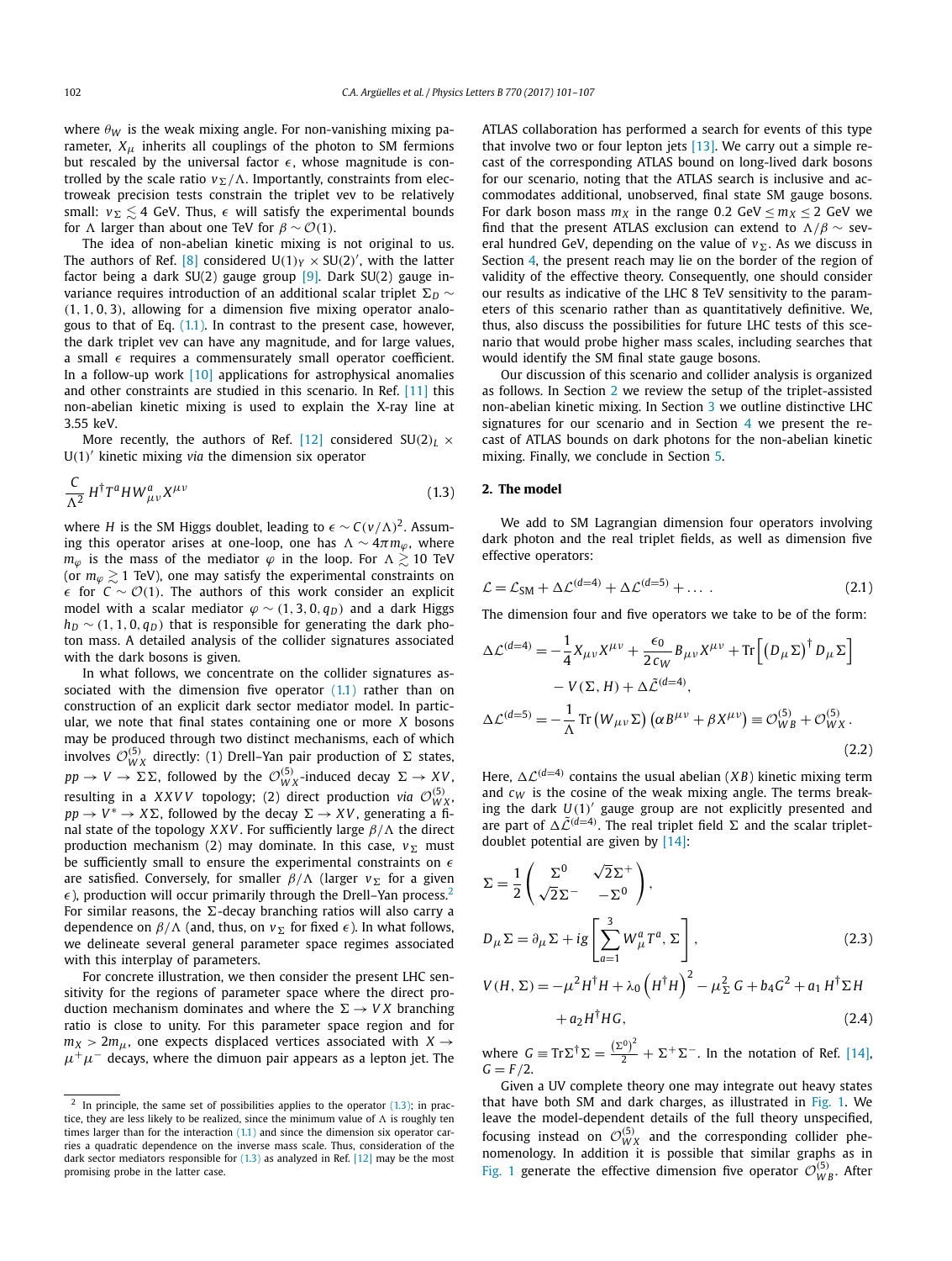<span id="page-2-0"></span>

**Fig. 1.** Feynman graphs that may generate non-abelian mixing SU(2)<sub>L</sub>  $\times$ U(1)<sup>'</sup>. Here, the mediators in the loop may be (a) fermions, (b) scalars, or (c) other degrees of freedom associated with non-perturbative dynamics.



**Fig. 2.** Feynman graphs for LHC production and decay of the particles in the triplet-assisted non-abelian mixing model. Diagrams (a, b) indicate scalar pair production,<br>followed by  ${\cal O}_{WX}^{(5)}$ -mediated scalar decays. D

electroweak symmetry breaking (EWSB), this operator will contribute to the *S* parameter:

$$
\alpha_{\rm em} S = 4c_W s_W \frac{\alpha v_{\Sigma}}{\Lambda}.
$$
\n(2.5)

This sets a 90% CL bound  $\alpha v_{\Sigma}/\Lambda \lesssim$  0.0008. We will henceforth set  $\alpha = 0$  and concentrate on the phenomenology associated with  $\mathcal{O}_{W_X}^{(5)}$ .

Before proceeding, we comment here that kinetic mixing of gauge bosons can also be realized for non-abelian groups. For example, for a  $SU(N) \times SU(M)$  gauge theory with gauge fields *W* and *Y* , one can introduce a scalar field  *ab* transforming as the adjoint representation under both the  $SU(N) \times SU(M)$  groups, with indices "*a*" and "*b*" corresponding to SU(N) and SU(M), respectively. In analogy with  $\mathcal{O}_{WX}^{(5)}$ , one can construct the  $d=5$  operator  $W^{a\mu\nu}Y^b_{\mu\nu}\Delta^{ab}$ . A non-vanishing vev for  $\Delta^{ab}$  will lead to kinetic mixing between *W* and *Y*. One may also construct renormalizable models that generate this operator at the one-loop level. We defer a detailed consideration of this possibility to a future study.

# **3. Collider phenomenology**

In the presence of  $\mathcal{O}_{WX}^{(5)}$ , the collider phenomenology associated with the real triplet can differ substantially from what has been considered previously in Ref. [\[14\].](#page-6-0) To illustrate the key features, we will make the following assumptions:

(a) The potential parameters are chosen so as to render the doublet-triplet mixing angle – proportional to  $v_{\Sigma}$  – to be small, but non-vanishing. In this case the neutral scalar sector will consist of two states,  $H_{1,2}$ , with  $H_1$  being primarily the SM Higgs boson and  $H_2$  being primarily  $\Sigma^0$ . In the charged scalar sector, doublet-triplet mixing implies that the physical charged triplet states  $H^{\pm}$  are not pure triplet states, but rather mixtures of  $\Sigma^{\pm}$  and the charged components of the doublet, with the other combination providing the longitudinal components of the massive weak gauge bosons. Note that in the absence of doublet-triplet mixing,  $SU(2)_L \times U(1)_Y$  gauge invariance precludes  $\Sigma$  from coupling to the SM fermions. The presence of a non-vanishing mixing angle then introduces a coupling of  $H^{\pm}$ ,  $H_2$  to the SM fermions through the SM Yukawa interactions.<sup>3</sup>

(b) For  $v_{\Sigma} = 0$ , the triplet states have a common mass, give by  $m_{\Sigma}^2 = -\mu_{\Sigma}^2 + a_2 v^2/2$ . Electroweak loops raise the mass of the charged components with respect to that of the neutral component by  $\sim$  166 MeV, allowing for the decay  $H^+ \rightarrow H_2 \pi^+$ . Our choice of the potential parameters will not substantially alter this splitting even for  $v_{\Sigma} \neq 0$ .

With these comments in mind, we now consider the production and decays of the triplet-like scalars.

# *3.1. Production*

The LHC production and decay mechanisms of interest are shown in Fig. 2. Graphs (a) and (b) indicate Drell–Yan pair production,  $pp \rightarrow V^* \rightarrow \phi\phi$ , where  $\phi$  denotes any of the physical scalars, with the subsequent decays  $\phi \rightarrow XV$ , leading to the topology *XXVV* . As discussed above, the *φ* states will be predominantly triplet-like. Graphs (c) and (d) show the  $\mathcal{O}_{WX}^{(5)}$ -mediated production  $pp \rightarrow V^* \rightarrow \phi X$ , with a subsequent decay  $\phi \rightarrow XV$ , leading to the topology *XXV* . (Feynman rules for the vertices in Fig. 2 are listed in the [Appendix A.](#page-5-0))

In [Fig. 3](#page-3-0) we show the LHC production cross sections for different channels at  $\sqrt{s} = 8$  TeV. The left panel corresponds to  $m_{\phi}$  = 130 GeV and the right one corresponds to  $m_{\phi}$  = 300 GeV. For both masses we observe that for  $\beta/\Lambda \lesssim 1$  / TeV the Drell–Yan pair production dominates, while for  $\beta/\Lambda \gtrsim 1/\text{TeV}$   $\mathcal{O}_{WX}^{(5)}$ -mediated production is the dominant mechanism. For  $\sqrt{s} = 14$  TeV the corresponding transition between Drell–Yan and  $\mathcal{O}_{WX}^{(5)}$ -mediated production occurs for approximately the same value of *β/*.

### *3.2. Triplet-like scalar decay branching ratios*

The triplet-like scalars  $H^{\pm}$  and  $H_2$  will decay to  $W^{\pm}X$  and *Z/γ X* respectively as well as to other final states as considered

 $3$  For generic choices of scalar potential parameters, the magnitude of the neutral doublet-triplet mixing angle falls well below the upper bound implied by Higgsboson signal strengths [\[15\].](#page-6-0) See Ref. [\[14\]](#page-6-0) for a detailed analysis of the dependence of the mixing angle on the potential parameters.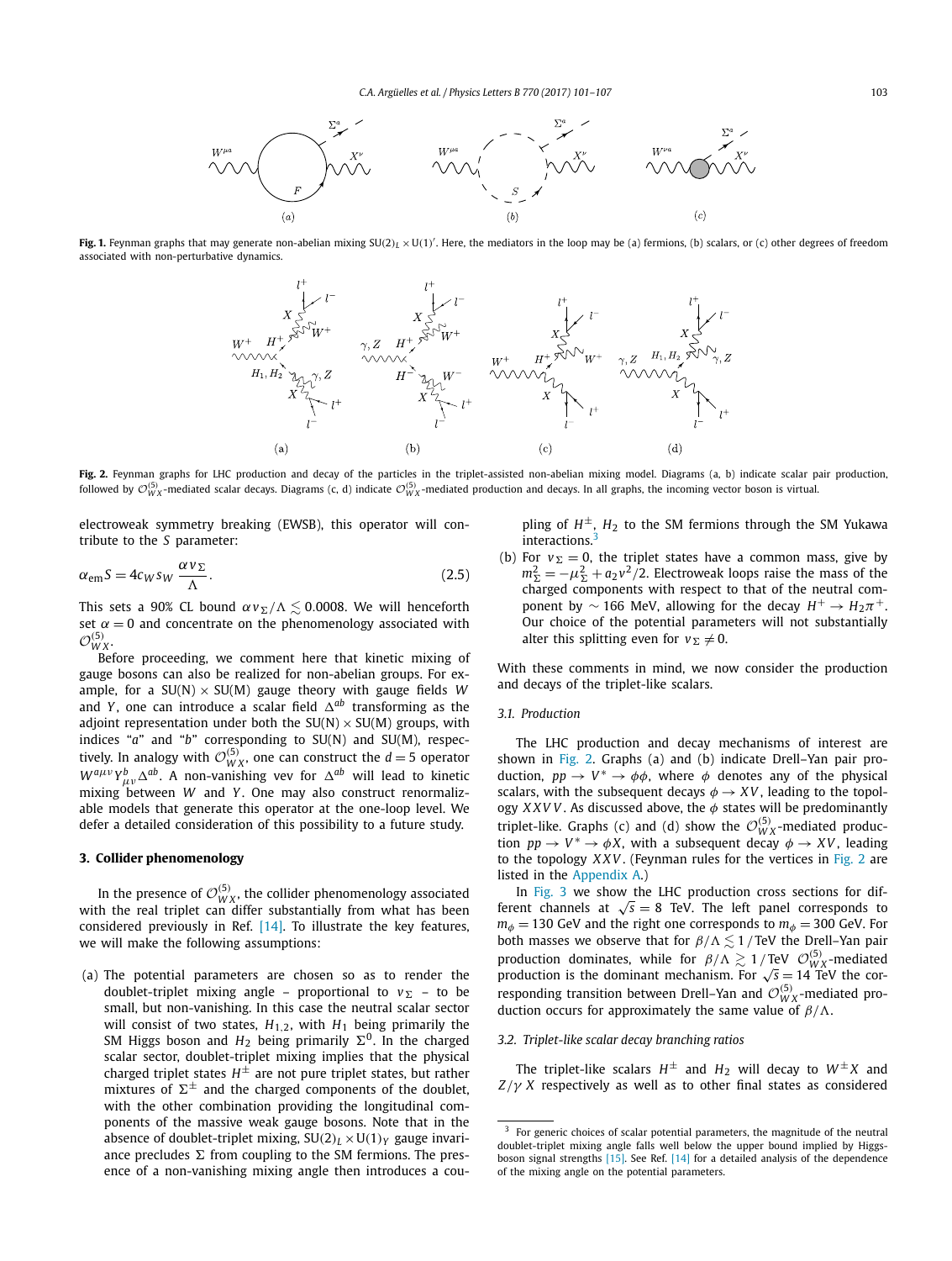<span id="page-3-0"></span>

Fig. 3. Production cross sections for  $pp \rightarrow V \rightarrow \phi \phi$  and  $pp \rightarrow V \rightarrow X \phi$  for associated triplet-like states  $\phi = H^+, H_2$  and a dark photon X with mass  $m_X = 0.4$  GeV. For the final states containing a single charged scalar and one neutral boson, we have summed the cross sections for both charges [e.g.  $\sigma(H^+H_2) + \sigma(H^-H_2)$ ]. The left and right panels correspond to  $m_{\phi}$  = 130 GeV and  $m_{\phi}$  = 300 GeV, respectively. (For interpretation of the references to color in this figure legend, the reader is referred to the web version of this article.)



**Fig. 4.** Branching ratios for *H*<sup>+</sup> decays as a function of *β/* (bottom horizontal axis) and *-* (upper horizontal axis) for *mX* = 0*.*4 GeV. The top (bottom) row corresponds to  $v_{\Sigma} = 1$  GeV ( $v_{\Sigma} = 10^{-3}$  GeV), while the left (right) column corresponds to  $m_{H^+} = 130$  GeV ( $m_{H^+} = 300$  GeV). The solid black line indicates the branching ratio for  $H^+ \rightarrow W^+ X$ . Branching ratios for other final states are as indicated by the legend insert. (For interpretation of the references to color in this figure legend, the reader is referred to the web version of this article.)

in Ref. [\[14\].](#page-6-0) For illustrative purposes we show the decay width for  $H^{\pm} \rightarrow W^{\pm}X$ , which is sufficient for the analysis that we consider below. The tree level  $H^{\pm} \rightarrow W^{\pm}X$  decay rate is given by

$$
\Gamma(H^{\pm} \to W^{\pm}X)
$$
\n
$$
= \frac{\sqrt{1 - \frac{2(m_X^2 + M_{W^{\pm}}^2)}{M_{H^{\pm}}^2} + \frac{(m_X^2 - M_{W^{\pm}}^2)^2}{M_{H^{\pm}}^4}}}{16\pi M_{H^+}}
$$
\n
$$
\times \left[\frac{1}{2}\left(M_{H^{\pm}}^2 - m_X^2 - M_{W^{\pm}}^2\right)^2 + M_X^2 M_{W^{\pm}}^2\right] \frac{\beta^2}{\Lambda^2} c_{\mp}^2,
$$
\n(3.1)

where  $c<sub>≓</sub>$  is the mixing angle associated with diagonalizing the charged scalar sector. Combined with the other  $H^+$  decay channels [\[14\]](#page-6-0) we compute the branching ratios shown in Fig. 4. The left and right panels correspond to  $m_{H^+} = 130$  GeV and  $m_{H^+} =$ 300 GeV, respectively. The top panels correspond to  $v_{\Sigma} = 1$  GeV and the bottom ones to  $v_{\Sigma} = 1$  MeV.

From the plots in Fig. 4 we see that for  $v_{\Sigma} = 1$  GeV, a value near the maximum allowed by electroweak precision tests, the branching ratio for  $H^+ \to W^+ X$  is essentially 100% when  $\epsilon \gtrsim$  $10^{-4}$ . For the smaller value of  $v_{\Sigma} = 1$  MeV, the branching ratio is essentially 100% for all values of  $\epsilon$ . This translates into the range  $\beta/\Lambda \geq 0.1$ /TeV for the branching ratio to be essentially 100% independent on the value of the vev. For lower values of *β/* any branching ratio from zero to one is possible, and the precise value depends strongly on the value  $v_{\Sigma}$ .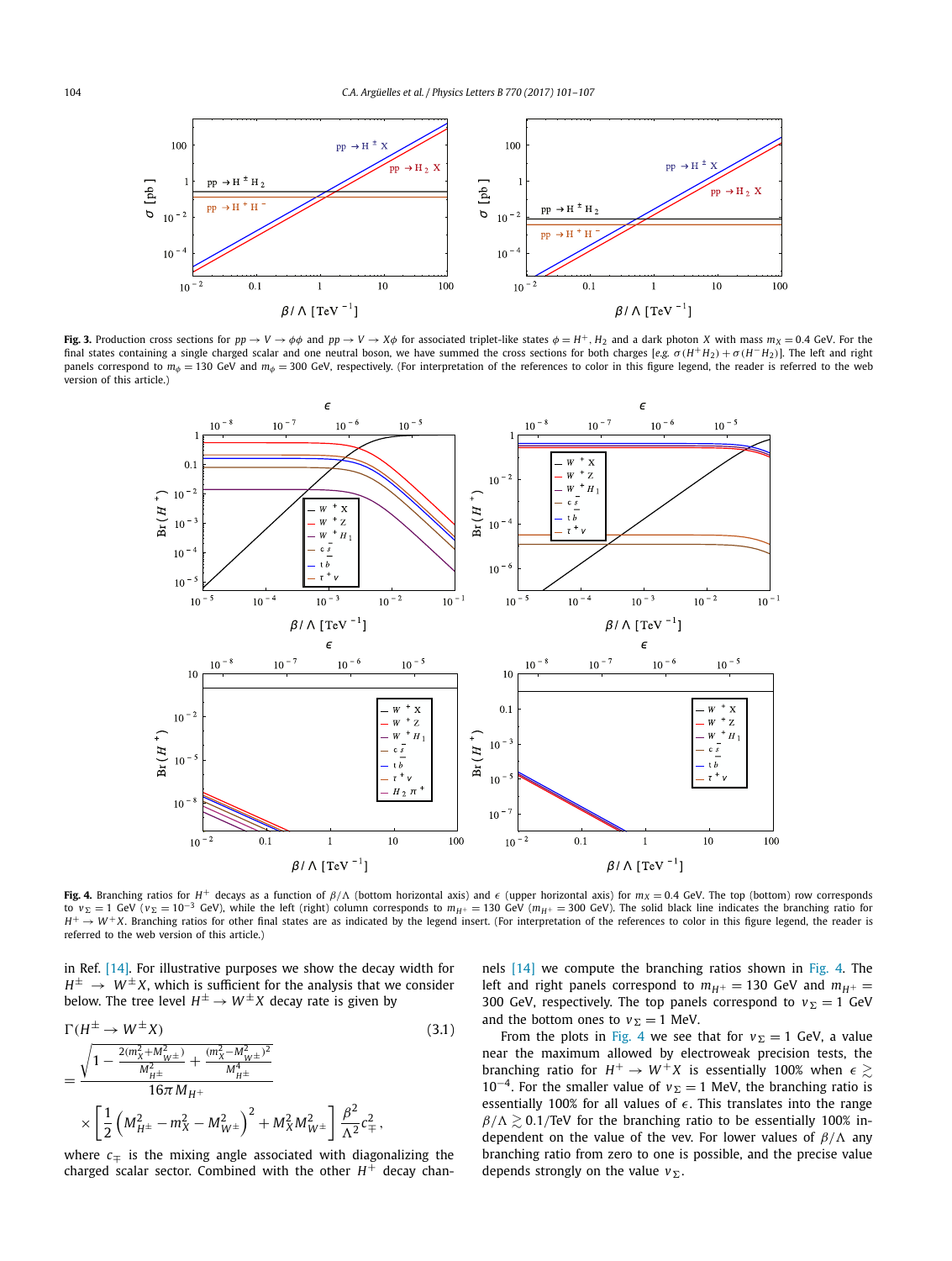<span id="page-4-0"></span>

**Fig. 5.** Constrains on triplet-assisted non-abelian kinetic mixing, recast from the ATLAS search reported Ref. [\[13\].](#page-6-0) The left panel gives the exclusion in the ( $c\tau$ ,  $\sigma \times BR$ ) plane, where the region above the parabola is excluded. The diagonal lines indicate the dependence of  $\sigma \times BR$  on  $c\tau$  for different representative choices of  $v_{\Sigma}$ . The right panel gives the exclusion region in the ( $v_{\Sigma}$ ,  $\Lambda/\beta$ ) plane for  $m_X = 0.4$  GeV (red region) and  $m_X = 1.5$  GeV (yellow region). (For interpretation of the references to color in this figure legend, the reader is referred to the web version of this article.)

### *3.3. Various regimes for collider phenomenology*

From the foregoing discussion of production and decays, the LHC signatures and detection strategies will vary according to the value of  $β/Λ$ . We delineate three regimes leading to distinctive phenomenology for 8 TeV *pp* center of mass energy:

- (1) *β/* ∼ 1*/*TeV. In this regime we see that Drell–Yan pair production  $p \rightarrow \phi \phi$  dominates In addition the branching ratio for  $\phi \rightarrow XV$  decay is close to hundred percent.
- (2) *β*/Λ  $\lesssim$  0.1/TeV. In this regime Drell–Yan pair production remains the dominant mechanism. However,  $BR(\phi \rightarrow XV)$  can range from zero to one, depending on value of  $v_{\Sigma}$ .
- (3)  $\beta/\Lambda \gtrsim 1/\text{TeV}$ . In this regime the  $\mathcal{O}_{WX}^{(5)}$ -mediated process  $pp \rightarrow X\phi$  is dominant and  $BR(\phi \rightarrow XV)$  is close to one. In this case, the possible final states are indicated in Fig.  $2(c, d)$ .

(Recall that for  $\sqrt{s} = 14$  TeV, the transition between  $\mathcal{O}_{WX}^{(5)}$ -mediated production and Drell–Yan pair production also occurs for *β/* Λ ∼ 1/TeV.) While all three possibilities above are worth exploration in future, for illustrative purposes we focus here on the third regime.

# **4. ATLAS recast**

Considering now regime (3), we recast the ATLAS dark photon search results [\[13\]](#page-6-0) into constraints on our scenario. The analysis of Ref. [\[13\]](#page-6-0) assumes the presence of a SM Higgs boson decaying to two new states that radiate two (or four) dark photons, leading to displaced vertices and lepton jets. This is to be compared to our production scenario mediated by an off-shell vector boson *V*<sup>∗</sup> leading to a final state containing two *X* bosons and an on-shell *V*. Note, that the ATLAS study [\[13\]](#page-6-0) only applied cuts to isolate events with lepton jets and displaced vertices. No reconstruction of the Higgs boson invariant mass was preformed, nor were cuts on the missing energy applied. Thus, although the ATLAS study was carried out assuming different underlying *X*-boson production dynamics, the analysis is sufficiently inclusive to accommodate the scenario considered here as well. Looking to the future, we note that one could likely improve the LHC sensitivity to  $\mathcal{O}_{WX}^{(5)}$  by including additional criteria needed to identify the final state *V* .

We then translate the ATLAS bounds on  $\epsilon - m_X$  parameter space [\[13\]](#page-6-0) to the parameter space relevant to our scenario. Certain distinctions between the analysis of Ref. [\[13\]](#page-6-0) and that for our scenario have to be accounted for properly. Specifically, Ref. [\[13\]](#page-6-0) presents the 95% C.L. exclusion plots for the signal cross section  $\sigma(H) \times Br(H \rightarrow 2X + \cdots)$  as a function of the dark photon lifetime  $c\tau$  (see the left panel of Figure 16 in that work<sup>4</sup>). In our case, the 95% C.L. bound applies to  $\sigma(\phi X) \times Br(\phi \rightarrow V X)$ . In addition, *σ*(*H*) and Br( $H \rightarrow 2X + \cdots$ ) are independent of  $\epsilon$  (the dependence on  $m<sub>X</sub>$  is negligible for very light dark bosons). The production cross section and branching ratios for our scenario, on the other hand, depend on various combinations of the parameters that govern  $\epsilon$ , *viz*,  $\sigma(HX) \sim (\beta/\Lambda)^2 \sim 1/(\tau v_{\Sigma}^2)$ , where  $\tau$  is the *X* lifetime. In making the translation from Ref.  $\overline{13}$  we then use the relation in Eq. [\(1.2\).](#page-0-0)

In the left panel of Fig. 5 we show the ATLAS 95% CL limit on  $\sigma(\phi X) \times Br(\phi \rightarrow V X)$ , summing over all  $\phi$ , for  $m_X = 0.4$  GeV (solid black) and lines of constant cross section  $\sigma(pp \to \phi X)$  (again, summed over all  $\phi$ ) for three representative values of  $v_{\Sigma}$ :  $v_{\Sigma}$  = 1 MeV (solid red),  $v_{\Sigma} = 1.5$  MeV (dashed olive) and  $v_{\Sigma} = 2.5$  MeV (dotted magenta). In each case, Br  $(\phi \rightarrow V X) \approx 100\%$ . For each line of constant  $v_{\Sigma}$  the points of intersection with the solid black curve determine the boundaries of the region of excluded *cτ* . We observe that the ATLAS exclusion then applies to  $v_{\Sigma}$  in the MeV range, well below the *ρ*-parameter bound. These results, together with Eq. [\(1.2\),](#page-0-0) lead to constraints in the ( $v_{\Sigma}$ ,  $\beta/\Lambda$ ) plane, shown in the right panel of Fig. 5. For illustration we consider this translation for two values of  $m_X$ : 0.4 GeV (red) and 1.5 GeV (gold). We observe that the exclusion can reach  $\Lambda/\beta$  up to several hundred GeV, depending on the value of  $m_X$  and  $v_\Sigma$ . Note that for fixed  $Λ/β$  (fixed *σ* × BR), *cτ* (*∈*) increases (decreases) with decreasing *v*<sub>Σ</sub>. Thus, for a given  $Λ/β$  and sufficiently small  $ν_Σ$  (equivalently  $ε$ ), τ will fall below the ATLAS exclusion curve in the left panel of Fig. 5; hence, the exclusion limits on  $\Lambda/\beta$  in the right panel weaken with decreasing *v*.

The foregoing illustrative analysis has endeavored to remain as model-independent as possible. Nevertheless, it is interesting to consider briefly the possible dynamics that may generate  $\mathcal{O}_{WX}^{(5)}$  and the corresponding implications for the interpretation of present and prospective LHC results. [Fig. 1](#page-2-0) indicates a few of the

<sup>4</sup> This bound is obtained by excluding from the analysis TYPE2–TYPE2 events, which correspond to both dark photons decaying to jets. This leads to a stronger bound due to corresponding backgrounds.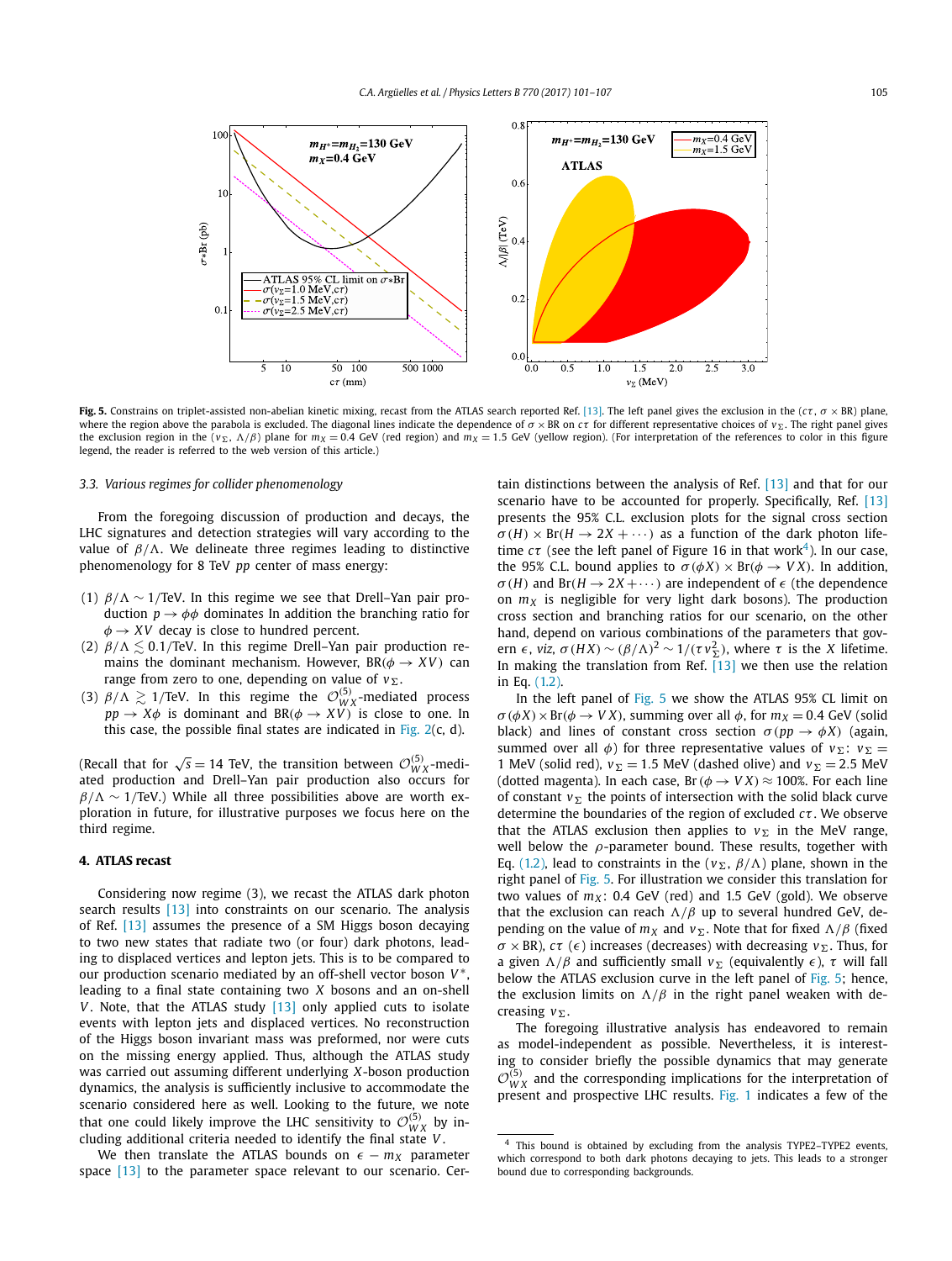<span id="page-5-0"></span>possibilities: (a) loops involving new vector-like fermions; (b) loops involving new scalars; (c) non-perturbative dynamics. We comment on the first two possibilities. Considering new vector-like fermions  $F$  with mass  $M_F$ , naïve dimensional analysis suggests that  $\Lambda/\beta \sim 16\pi^2 M_F/y$ , where *y* is the  $\bar{F}F\Sigma$  coupling and where we take the gauge couplings to be  $\mathcal{O}(1)$ . Since *F* carries SU(2) charge, it would likely have been observed if sufficiently light. For example, the non-observation of pairs of new charged particles (*e.g.*, vector-like leptons) at LHC [\[16\],](#page-6-0) may imply a lower bound of 200 GeV  $\lesssim$   $M_F$  in some cases, $^5$  implying  $\Lambda/\beta \gtrsim$  3.2 TeV for *<sup>y</sup>* ∼ O*(*1*)*. Significantly larger integrated luminosity and/or <sup>a</sup> search that exploits final state gauge boson reconstruction would be needed to reach this level of sensitivity. For new electroweak scalars *S* with mass  $M_S$ , one has  $\Lambda/\beta \sim 16\pi^2 M_S^2 F_S/a_S$ , where  $a_S$ is the  $S S \Sigma$  coupling with dimensions of mass, and  $F_S$  will depend in part on the *SU*(2) representation of *S*. Assuming  $M_s \ge 100$  GeV in order to evade LEP II limits and taking  $a_S \sim M_S$ , and taking  $F_S$ to be of order  $O(1)$ , it also gives  $\Lambda/\beta \sim 1.6$  TeV. However, nothing precludes  $a_S$  from being a few times larger than  $M_S$ , so it is not unreasonable to anticipate  $\Lambda/\beta$  being to the upper end of the exclusion region in [Fig. 5.](#page-4-0)

It is possible for the charged triplet state  $H^+$  to decay to a pair of mediators at tree-level. In order for this decay to occur, the mediator mass must by less than half  $m_{H^+}$ . For the limits shown in [Fig. 5](#page-4-0) and discussed above, we have taken  $m_{H_2} = m_{H^+} = 130$  GeV. In this case, no tree-level decay to mediators with masses satisfying present collider bounds is possible. The other case is  $m_{H^+}$  = 300 GeV which was used in some of our BR plots in [Fig. 4.](#page-3-0) But we did not use it in [Fig. 5](#page-4-0) in deriving our limits on  $\Lambda/\beta$ . Therefore, our assumption of 100% branching of  $H^+ \to W^+X$  is consistent.

Finally, it is worth noting that for internal particle masses near 100 GeV, one may be near the border of the region of validity of a pure effective theory treatment of the collider phenomenology. In principle, invoking an explicit model for generation of the operator coefficient and/or inclusion of a form factor would likely provide a more quantitatively realistic assessment. Similar considerations apply to the application of the Higgs effective theory in studies of Higgs boson observables (see, *e.g.*, Ref. [\[17\]](#page-6-0) for a discussion in the context of SM di-Higgs production in association with an additional, high- $p_T$  jet). In the present instance, the AT-LAS lepton jet reconstruction efficiency peaks in the vicinity of  $p_T^X \sim 40$  GeV, while the masses of the intermediate  $H^{\pm}/H_2$  and final state *W* -boson are not so large. Thus, we would expect at most a modest degradation of the signal strength in a more realistic, model-dependent analysis. Nonetheless, we consider our statements about the present LHC reach as indicative of the 8 TeV sensitivity rather than as quantitatively definitive.

## **5. Outlook**

Mixing between the dark  $U(1)'$  and  $SU(2)_L$  gauge groups, mediated by the operator  $\mathcal{O}_{WX}^{(5)}$ , leads to a small mixing parameter  $\epsilon$ , whose magnitude is set by the scale ratio  $v_{\Sigma}/\Lambda$  with an  $\mathcal{O}(1)$  Wilson coefficient, *β*. The resulting collider phenomenology is quite distinctive, as  $\mathcal{O}_{WX}^{(5)}$  may dominate the production of final states containing *X* bosons when  $\Lambda/\beta \lesssim 1$  TeV at both  $\sqrt{s} = 8$  TeV and <sup>√</sup>*<sup>s</sup>* <sup>=</sup> 14 TeV. Current ATLAS bounds, based on an inclusive search for pairs of lepton jets associated with displaced vertices, exclude  $\Lambda/\beta$  up to about 600 GeV, depending on the value of  $m_X$  and the triplet vev  $v_{\Sigma}$ . Looking to the future, the collection of additional data during Run II will extend the reach of the inclusive search. In the advent of a discovery, inclusion of additional search criteria associated with the final state vector boson(s) would allow one to distinguish this scenario from those associated with abelian kinetic mixing. An analysis of this possibility, along with the LHC sensitivity to other regions of the  $(m_X, \epsilon)$  plane, will appear in future work.

### **Acknowledgements**

We thank Patrick Draper, Jesse Thaler, and Jiang-Hao Yu for useful discussions. This work was supported in part by U.S. Department of Energy contract DE-SC0011095 (G.O., T.P., and M.J.R.-M.). XGH was supported in part by MOE Academic Excellent Program (Grant No. 105R891505) and MOST of ROC (Grant No. MOST 104-2112-M-002-015-MY3), and in part by NSFC of PRC (Grant No. 11575111). This work was also supported by Key Laboratory for Particle Physics, Astrophysics and Cosmology, Ministry of Education, and Shanghai Key Laboratory for Particle Physics and Cosmology (SKLPPC) (Grant No. 11DZ2260700). He also thanks Korea Institute for Advanced Study (KIAS) for their hospitality during the completion of this work. CA was supported in part by the National Science Foundation (ANT-0937462, PHY-1306958, PHY-1505855, and PHY-1505858) and by the University of Wisconsin Research Committee with funds granted by the Wisconsin Alumni Research Foundation.

## **Appendix A. Feynman rules relevant for collider signatures**

Feynman rules of interactions between the dark bosons, leptons, gauge bosons, charged and neutral Higgs bosons are listed in the table below:

| Interaction                                             | Feynman rule                                                                                                   |
|---------------------------------------------------------|----------------------------------------------------------------------------------------------------------------|
| $Xl^{+}l^{-}$                                           | $ie\left(\epsilon_0 - \frac{\beta v_{\Delta} s_W}{\Lambda}\right)$                                             |
| $W^{\pm}H^{\mp}X$                                       | $\frac{d\beta}{\Delta} \left( g^{\mu\nu} p p' - p^{\nu} p'^{\mu} \right) c_{\mp}$                              |
| $ZH_1X$                                                 | $\frac{d\beta}{\Delta} \left( g^{\mu\nu} p p' - p^{\nu} p'^{\mu} \right) c_W s_0$                              |
| $ZH_2X$                                                 | $\frac{d\beta}{d} \left( g^{\mu\nu} p p' - p^{\nu} p'^{\mu} \right) c_W c_0$                                   |
| $AH_1X$                                                 | $\frac{i\beta}{\lambda}\left(g^{\mu\nu}pp'-p^{\nu}p'^{\mu}\right)s_Ws_0$                                       |
| $AH_2X$                                                 | $\frac{\partial^2 u}{\partial \lambda} (g^{\mu\nu} pp' - p^{\nu} p'^{\mu}) s_W c_0$                            |
| $W^+_\mu(p_1)W^-_\nu(p_2)H_1X_\alpha(p_3)$              | $\frac{i\beta g}{\Delta} (p_3^{\mu} g^{\nu\alpha} - p_3^{\nu} g^{\mu\alpha}) s_0$                              |
| $W^+_\mu(p_1)W^-_\nu(p_2)H_2X_\alpha(p_3)$              | $\frac{1\beta g}{\Delta} \left( p_3^{\mu} g^{\nu\alpha} - p_3^{\nu} g^{\mu\alpha} \right) c_0$                 |
| $W^{\pm}_{\mu}(p_1)Z_{\nu}(p_2) H^{\mp}X_{\alpha}(p_3)$ | $\mp \frac{i \beta g}{\Delta} \left( p_3^{\mu} g^{\nu \alpha} - p_3^{\nu} g^{\mu \alpha} \right) c_W c_{\mp}$  |
| $W^{\pm}_{\mu}(p_1)A_{\nu}(p_2) H^{\mp}X_{\alpha}(p_3)$ | $\mp \frac{i \beta g}{\Lambda} \left( p_3^{\mu} g^{\nu \alpha} - p_3^{\nu} g^{\mu \alpha} \right) s_W c_{\mp}$ |

Feynman rules entering in the vertices of the graphs in [Fig. 2.](#page-2-0) Where  $c_{\pm} \equiv \cos \theta_{\mp}$  and  $c_0 \equiv \cos \theta_0$  are as defined in Ref. [\[14\].](#page-6-0)

#### **References**

- [1] R. Essig, et al., Working group report: new light weakly coupled [particles,](http://refhub.elsevier.com/S0370-2693(17)30311-8/bib45737369673A323031336C6Bs1) in: [Community](http://refhub.elsevier.com/S0370-2693(17)30311-8/bib45737369673A323031336C6Bs1) Summer Study 2013: Snowmass on the Mississippi, CSS2013, Minneapolis, MN, USA, July 29–August 6, 2013, 2013, [arXiv:1311.0029.](http://refhub.elsevier.com/S0370-2693(17)30311-8/bib45737369673A323031336C6Bs1)
- [2] D. Curtin, R. Essig, S. Gori, J. [Shelton,](http://refhub.elsevier.com/S0370-2693(17)30311-8/bib43757274696E3A32303134636361s1) J. High Energy Phys. 02 (2015) 157, [arXiv:1412.0018.](http://refhub.elsevier.com/S0370-2693(17)30311-8/bib43757274696E3A32303134636361s1)
- [3] B. [Holdom,](http://refhub.elsevier.com/S0370-2693(17)30311-8/bib486F6C646F6D3A313938356167s1) Phys. Lett. B 166 (1986) 196.
- [4] R. Foot, X.-G. He, Phys. Lett. B 267 [\(1991\)](http://refhub.elsevier.com/S0370-2693(17)30311-8/bib466F6F743A313939316B62s1) 509.
- [5] P. Fayet, Phys. Rev. D 70 (2004) 023514, [arXiv:hep-ph/0403226.](http://refhub.elsevier.com/S0370-2693(17)30311-8/bib46617965743A323030346277s1)
- [6] H. [Davoudiasl,](http://refhub.elsevier.com/S0370-2693(17)30311-8/bib4461766F75646961736C3A323031326167s1) H.-S. Lee, W.J. Marciano, Phys. Rev. D 85 (2012) 115019, [arXiv:1203.2947.](http://refhub.elsevier.com/S0370-2693(17)30311-8/bib4461766F75646961736C3A323031326167s1)
- [7] H. [Davoudiasl,](http://refhub.elsevier.com/S0370-2693(17)30311-8/bib4461766F75646961736C3A323031346B7561s1) H.-S. Lee, W.J. Marciano, Phys. Rev. D 89 (2014) 095006, [arXiv:1402.3620.](http://refhub.elsevier.com/S0370-2693(17)30311-8/bib4461766F75646961736C3A323031346B7561s1)

<sup>5</sup> We thank S. Martin for useful discussion of the assumptions underlying the work of Ref. [\[15\].](#page-6-0)